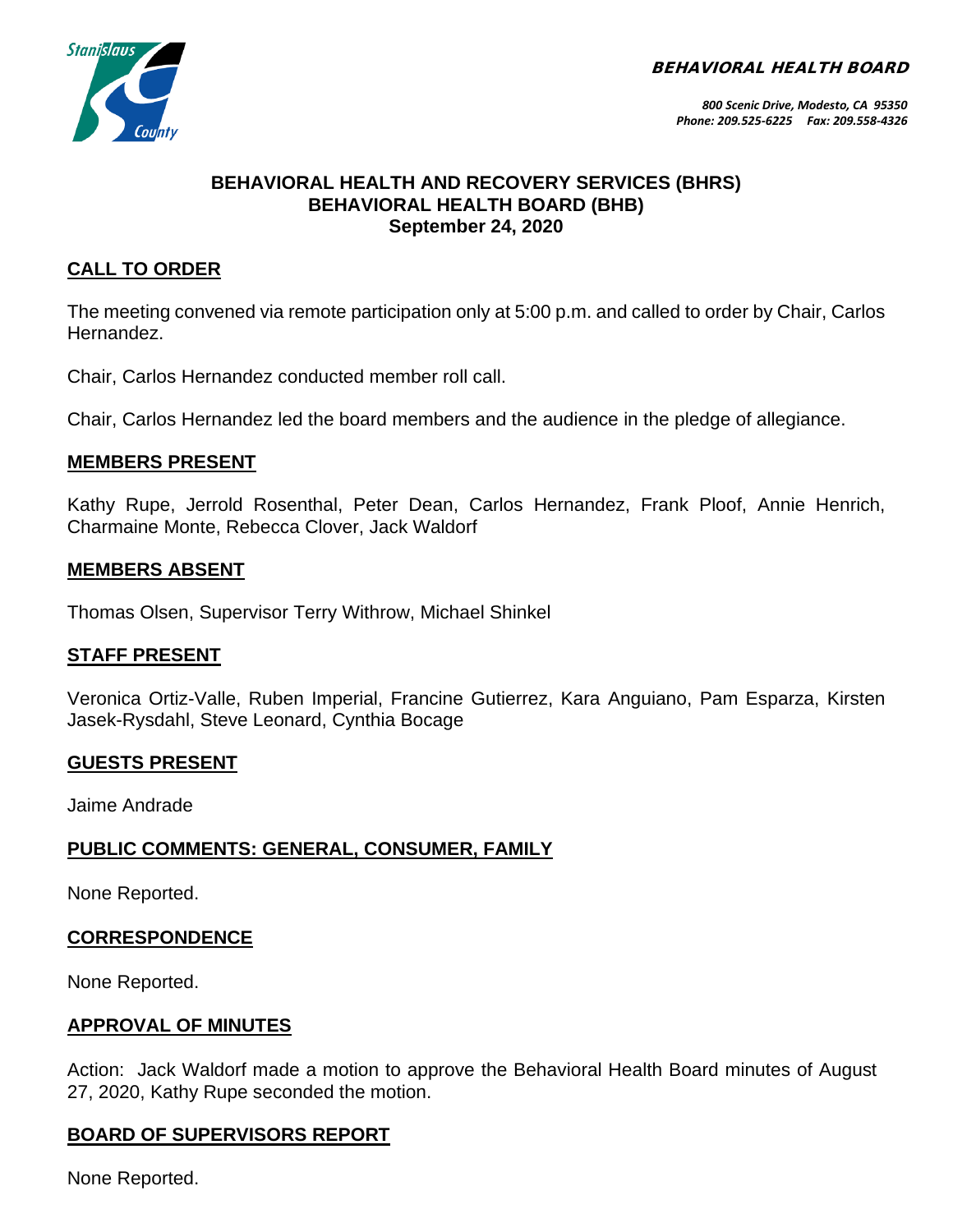Behavioral Health Board September 24, 2020 Page 2 of 3

#### **PRESENTATION:**

Steven Leonard, Behavioral Health Coordinator with the BHRS Housing and Employment Services program provided a summary of the impacts and crisis response efforts for all congregate care facilities during this pandemic in coordination with the Stanislaus County Emergency Operations (EOC) and Community Services Agency. In August, intensive outreach efforts began for all nonmedical congregate care facilities such as Foster Family agencies (FFA), senior home retirement communities, and senior mobile home parks in the greater Stanislaus County region with the goal of assessing the needs of each facility.

The COVID-19 Outreach team developed two surveys, each specific to the Short Term Residential Therapeutic Programs (STRTP), Group Homes, FFAs, Recovery Residences and Transitional Board and Care sites including senior living apartments, senior retirement homes, and senior trailer parks in the county. An analysis of the survey results highlighted three key areas of need for many of the sites, including the need for ongoing education and guidance related to COVID-19, as well as for specific items including additional Personal Protective Equipment (PPE), cleaning supplies, and qualified staffing in case of an outbreak in their facility. Resources on education and guidance were developed and distributed to the various related to Covid-19.

The COVID-19 Outreach Team developed an education/guidance handout that contains various resources from the Center for Disease Control (CDC), California Department of Public Health (CDPH), Stanislaus County Health Services Agency (SCHSA), UC Davis, and the California Department of Social Services (CDSS) "Attachment A". This resource list has been sent out to the various agencies for ongoing education and guidance around COVID-19 preparedness.

# **COMMITTEE REPORTS**

#### **EXECUTIVE COMMITTEE**

Carlos Hernandez reminded committee chairs to submit their summaries, including all members submit face photos for the BHB Annual report by October 2, 2020. In addition, Carlos opened the floor for member volunteers to serve on the ad hoc slate of officers Nominating Committee. Jack Waldorf and Annie Henrich volunteered.

#### **IMPACT-DEPARTMENT RUN SERVICES**

Peter Dean reported the committee met and submitted their summary for the annual report.

#### **IMPACT-CONTRACT RUN SERVICES**

None reported.

#### **MANAGED CARE**

Jack Waldorf reported the committee met in October and submitted their summary for the annual report.